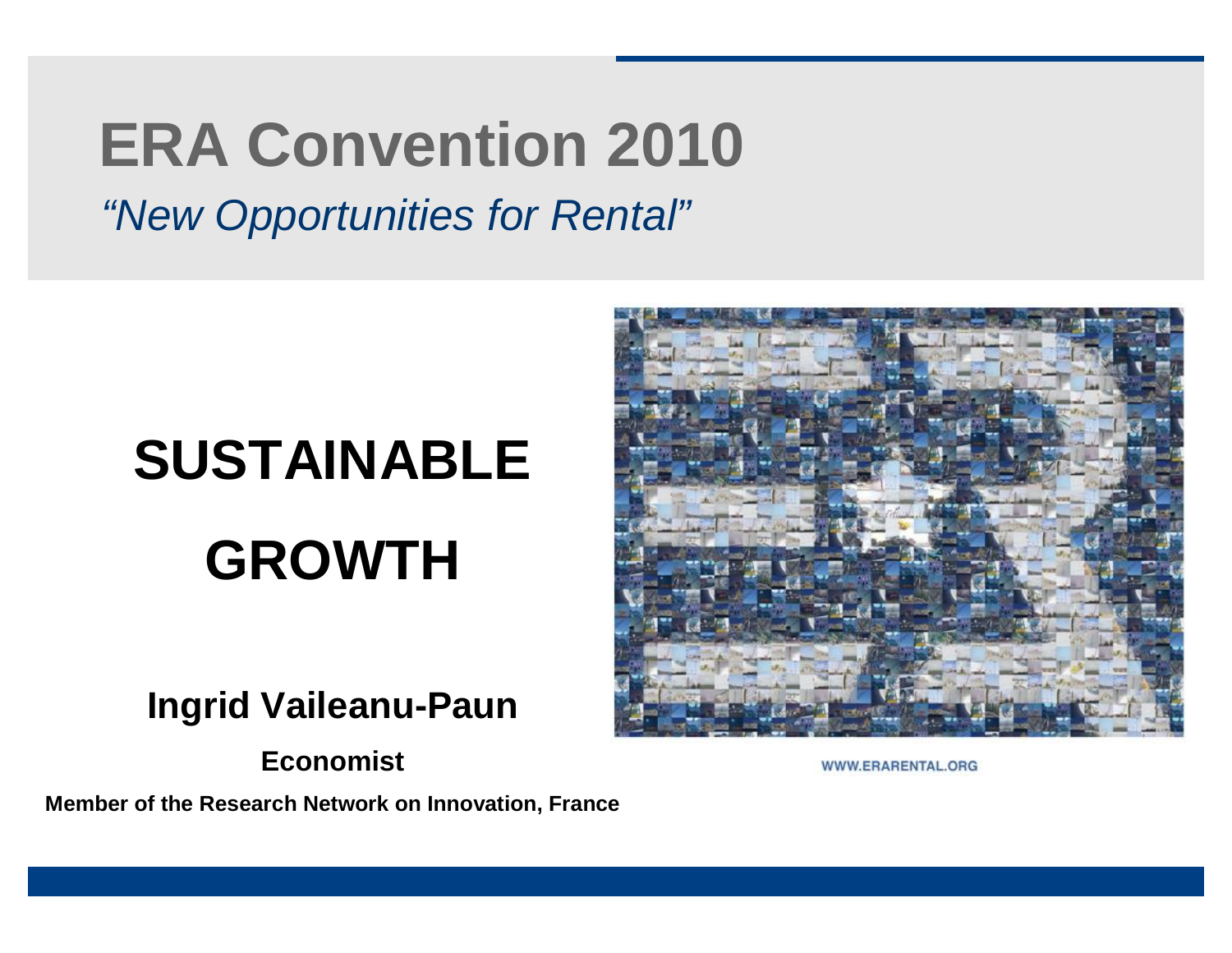

# **Presentation summary**

- **Context**
- **Evolution** of the economic models since 1950
- **Functional economy** as a response to growth and sustainability objectives (success stories, examples)
- **Challenges and opportunities** for rental firms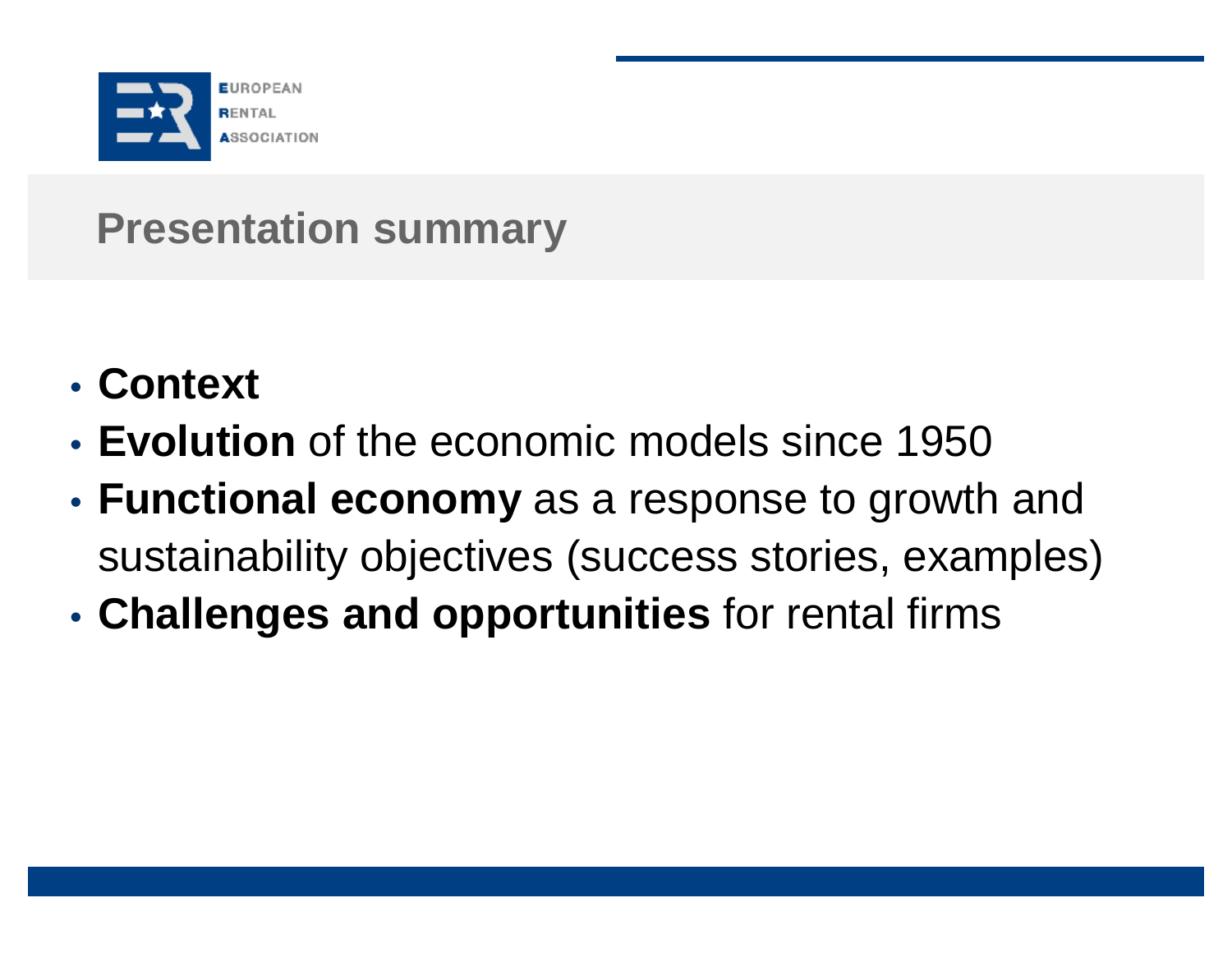

## **The context for a sustainable growth**

**Structural crisis** (including financial crisis, environmental crisis, resources crisis) and transitions towards a greener growth

#### **Conditions for change:**

- **Responses to different crisis since 1950**
- **The impact of ITC on the demand evolution**
- **Increase in regulations for a sustainable development**
- **Globalization and "rebound effect"**
- **The role of the local dynamic in the value creation by companies**
- **Growth limits of the developed markets**

**The question is :** 

**How to adapt the firm's strategy in this uncertain growth environment?**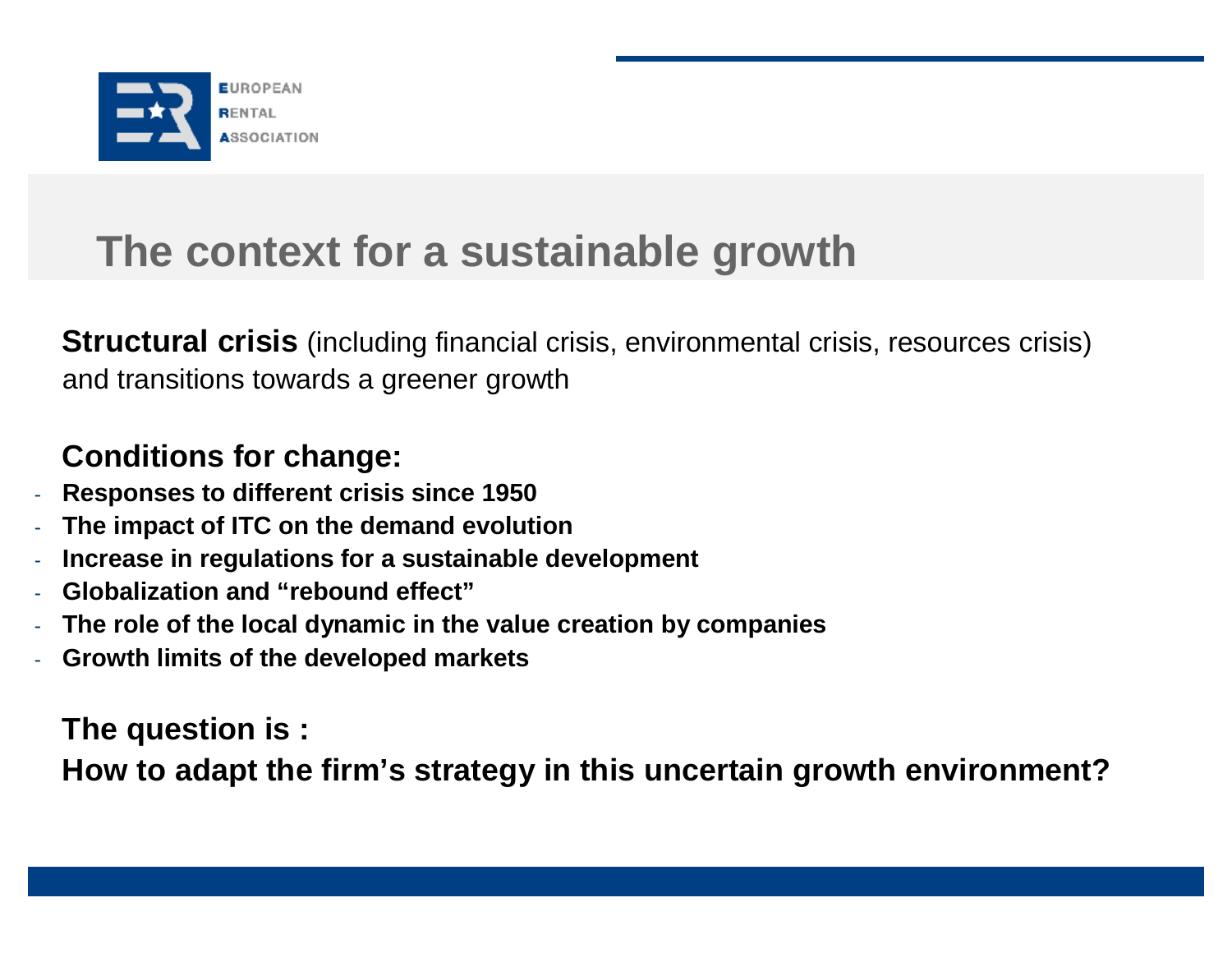

# **Changes towards a sustainable growth**

**TIMING ANALYSIS of the change** in firms' strategies towards a compatibility with a sustainable development

**The considered dimensions of change:**

- **\* Economic models**
- **\* Innovation strategies**
- **\* Regulations and institutional forms**
- **\* Role of the client and other stakeholders in the value creation**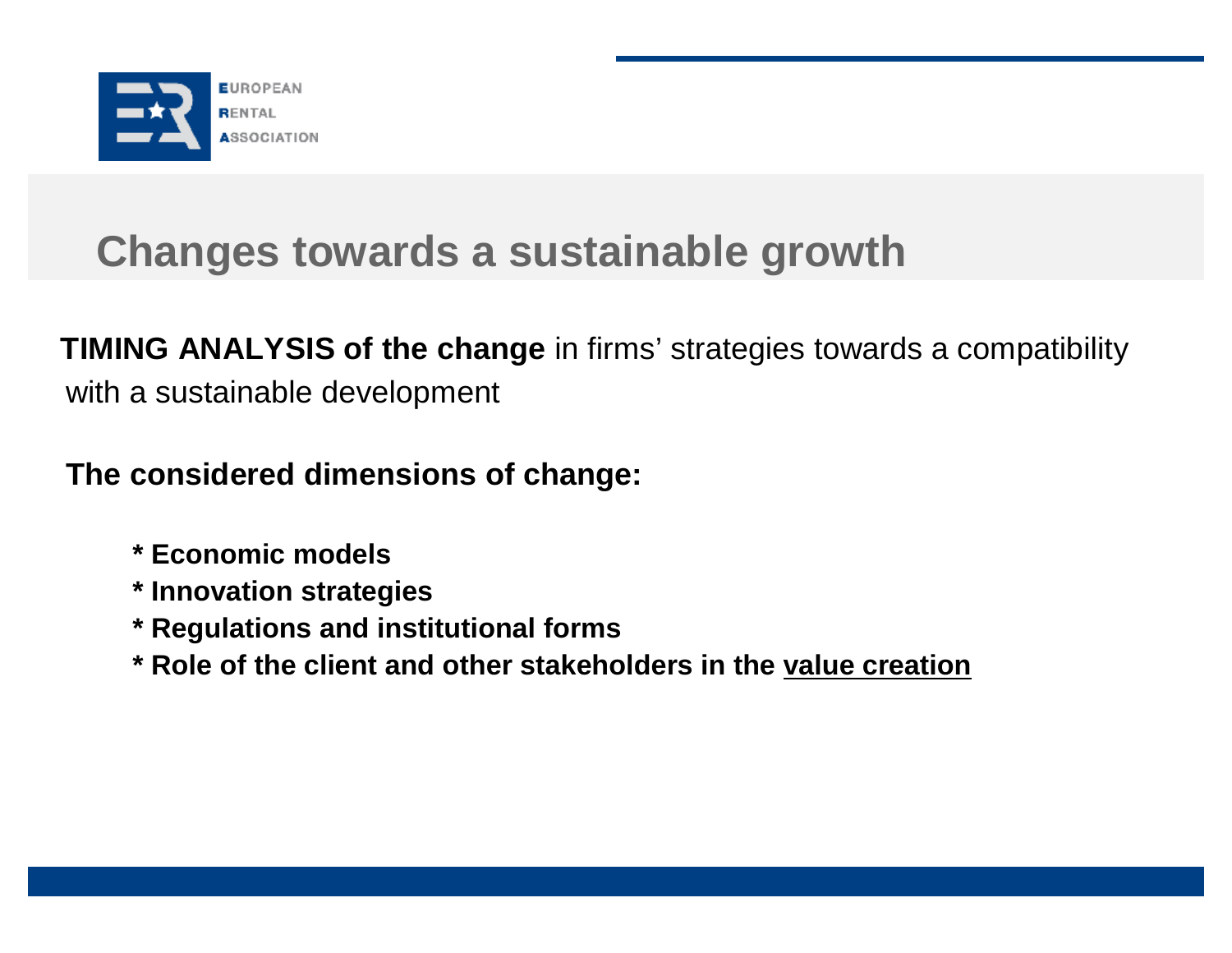

### Périodisation

Stratégies des entreprises face aux enjeux du développement durable et la place du territoire dans le processus productif

Evolution des formes tustitutiounciles concernant is D.D.

1950

ressources

Période FORDIENNE Production et consommation de masse- croissance insouciance concernant l'épuisement des

#### Période de la **CONTESTATION**

De la croissance FORDIENNE Actions volontaires pour un D.D. Dilemme entre croissance économique et protection de l'environnement

#### 1972 1973 1976 Conférence des Nations Unies à Stockholm Création du Programme

**PNUE** Club de Rome. « Les limites de la Croissance »

#### Le rapport Brundtland Chocs « Notre avenir pétroliers à tous » : notion de D.D.

1987

#### Période de recherche d'un NOUVEAU MODELE **ECONOMIQUE** pour un **DEVELOPPEMENT DURABLE**

Multiplication des réglementations et systèmes d'évaluation Nouveaux dispositifs institutionnels / Intégration des externalités dans le processus de croissance économique / Nouveaux leviers d'évaluation de la performance des entreprises

| Conferen<br>ce de<br>$R$ io $-$<br>Sommet<br>de la<br>Terre | La norme<br>ISO 14000<br>crée des<br>systèmes de<br>gestion de<br>l'environne<br>ment dans<br>l'industrie | Poprobasion du<br>Protocole de<br>Кухово<br>Actived 21 earl<br>pattoes de<br>progres soonly<br>dood oddugule ex-<br>es vuosiseisesta. | Entrée<br>en<br>vigueur<br>du<br>Protocol<br>Kvoto |
|-------------------------------------------------------------|-----------------------------------------------------------------------------------------------------------|---------------------------------------------------------------------------------------------------------------------------------------|----------------------------------------------------|

Teurps

© Ingrid Vaileanu Paun, Université Paris 7 (CIFRE EDF)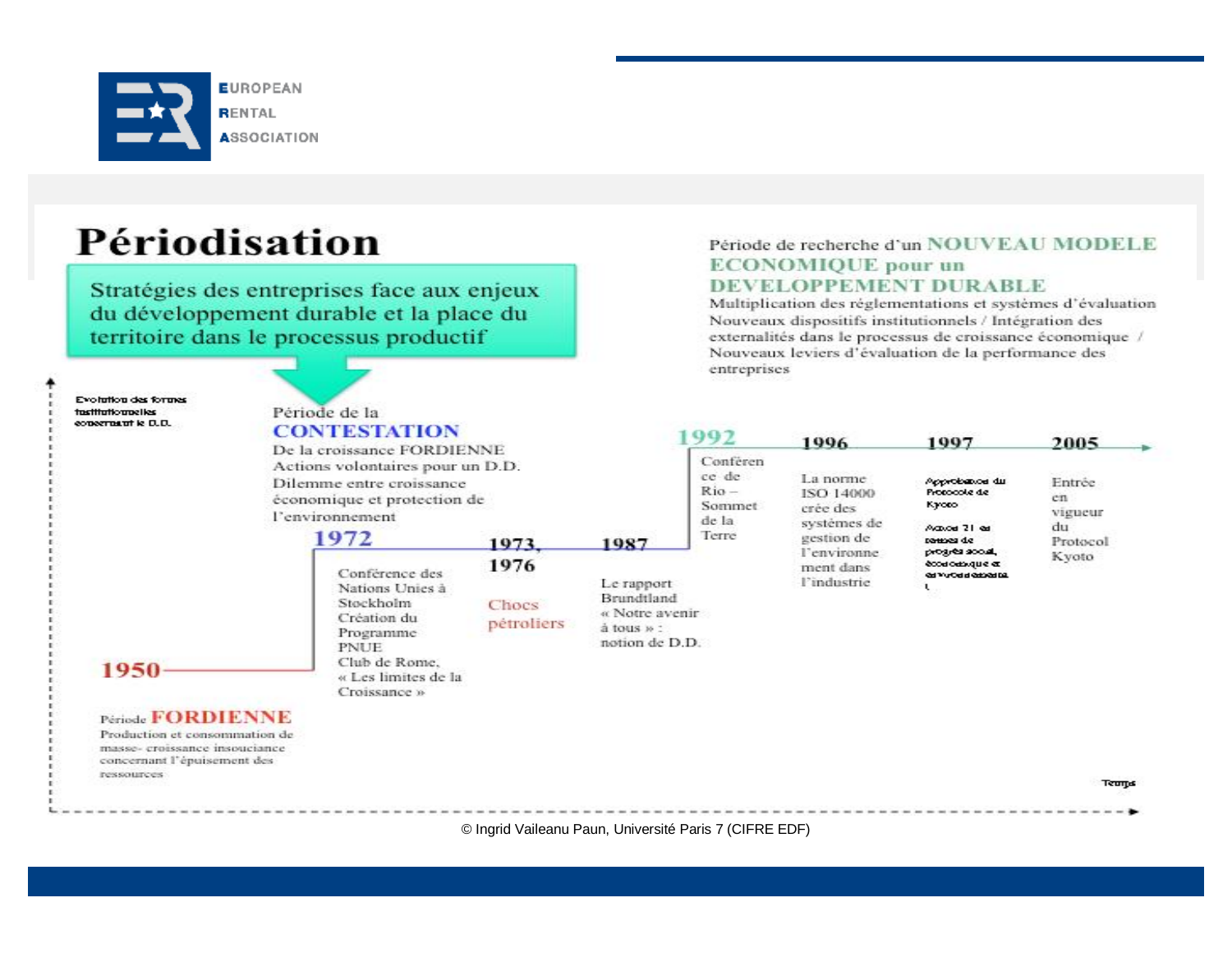

# **IGNORANCE period : 50's through 60's**

Période de recherche d'un NOUVEAU MODELE

Multiplication des réglementations et systèmes d'évaluation

externalités dans le processus de croissance économique /

Nouveaux dispositifs institutionnels / Intégration des

**ECONOMIOUE** pour un **DEVELOPPEMENT DURABLE** 



#### Périodisation

Stratégies des entreprises face aux enjeux du développement durable et la place du territoire dans le processus productif



- **Fords' economic** model based on mass production and consumption
- **The PRODUCT** is the center of profit
- **Evaluation of material growth**
- Standardization of **work methods** (Taylor)
- **Technological innovation strategies**
- **No regulations** for protecting environment and the social values
- **The value creation** is based on **commercial transactions with the clients.**
- **Material resources use**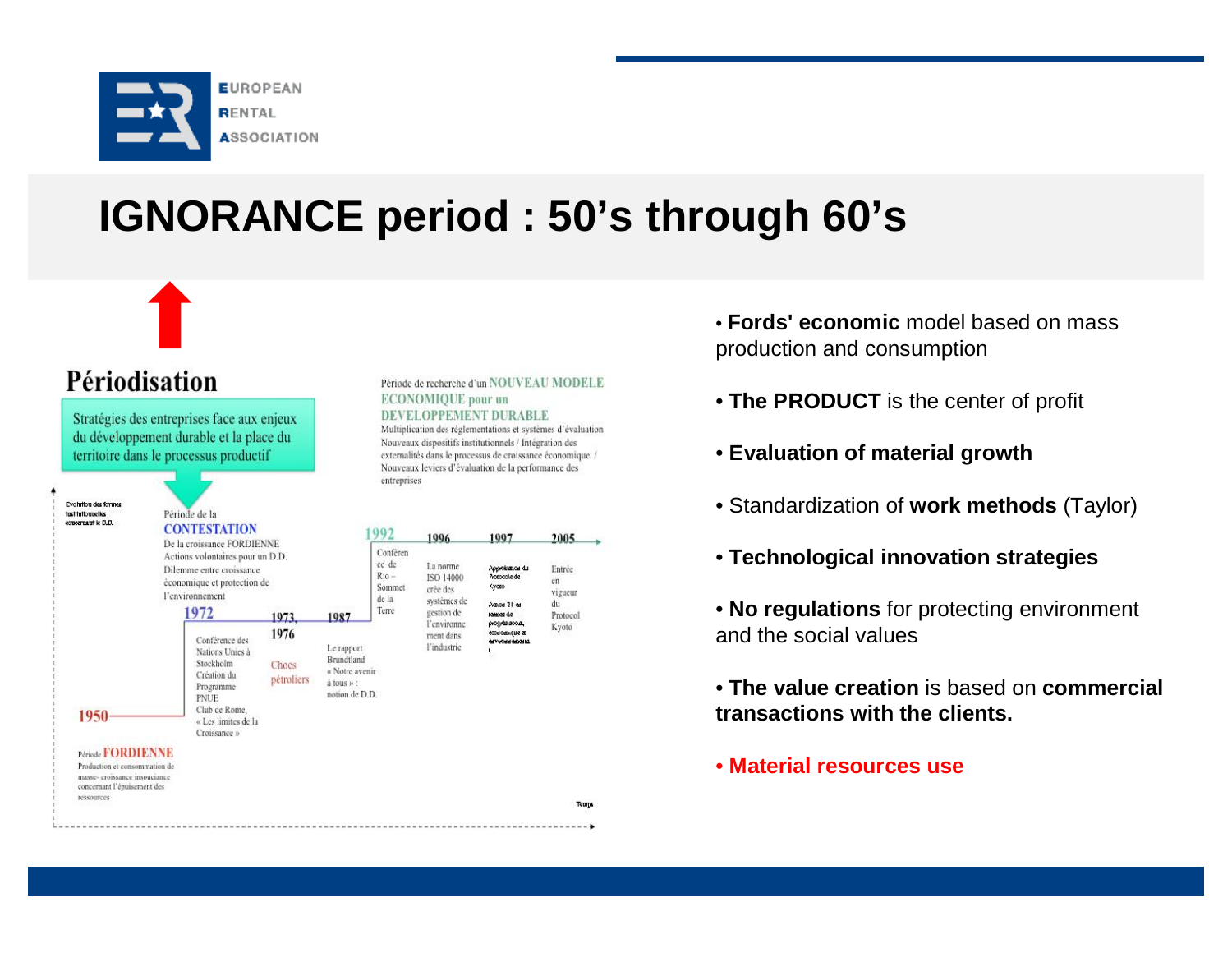

# **CONTRADICTION period : 70's through 80's**



- **Services economy is developed on the** basis of « service relation » and on externalization of social and environment issues (outsourcing)
- **PRODUCT and SERVICES are considered separate** centers of profit.
- **Evaluation of material and services growth**
- **Co-production** of the service with a client in tertiary sectors
- **Product and services innovation strategies, both incremental and radical technological innovations**  (to respond to energy crisis, for example)
- **Regulations** protecting environment and social values are perceived as barriers for local economic growth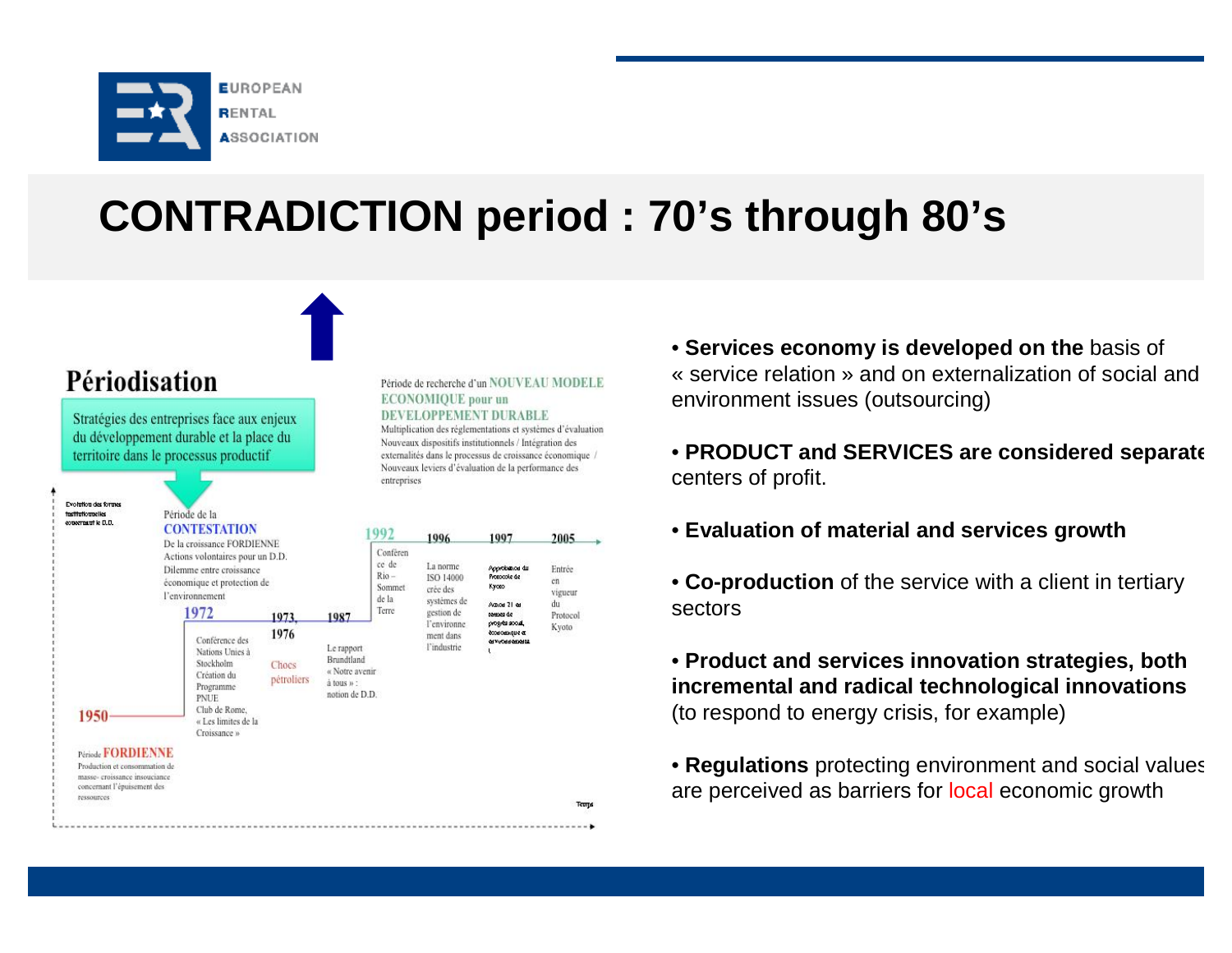

# **CONCERTATION period : starting from 1990**

#### Périodisation

Stratégies des entreprises face aux enjeux du développement durable et la place du territoire dans le processus productif

Evolution des formes thettinticamellos  $error$  is  $D$ ,  $D$ 

Période de la **CONTESTATION** De la croissance FORDIENNE

Actions volontaires pour un D.D. Dilemme entre croissance économique et protection de l'environnement 1972 1973. 1976 Conférence des Nations Unies à Stockholm Chocs Création du pétroliers Programme **PNUE** Club de Rome. « Les limites de la

Période FORDIENNE Production et consommation de

1950

masse- croissance insouciance concernant l'épuisement des ressources

#### Période de recherche d'un NOUVEAU MODELE **ECONOMIQUE** pour un DEVELOPPEMENT DURABLE

Multiplication des réglementations et systèmes d'évaluation Nouveaux dispositifs institutionnels / Intégration des externalités dans le processus de croissance économique / Nouveaux leviers d'évaluation de la performance des entreprises



• **Functional economy developed on the** basis of the « use value »

• **The « functional units » are sold based on solutions including integrated products and service, Product Service System (PSS)**

• **Cooperation relations with the client and the stakeholders** (co-production, co-conception, coevaluation in all sectors)

•**Regulations** protecting environment and social values should be compatibles with a economic growth and vice –versa.

#### •**The value creation** is based on **cooperation relations and sales of « performance » to respond to client needs.**

•**The local economic actors** contribute to the firm's value creation thanks to functional approaches: mobility, energetic comfort, etc.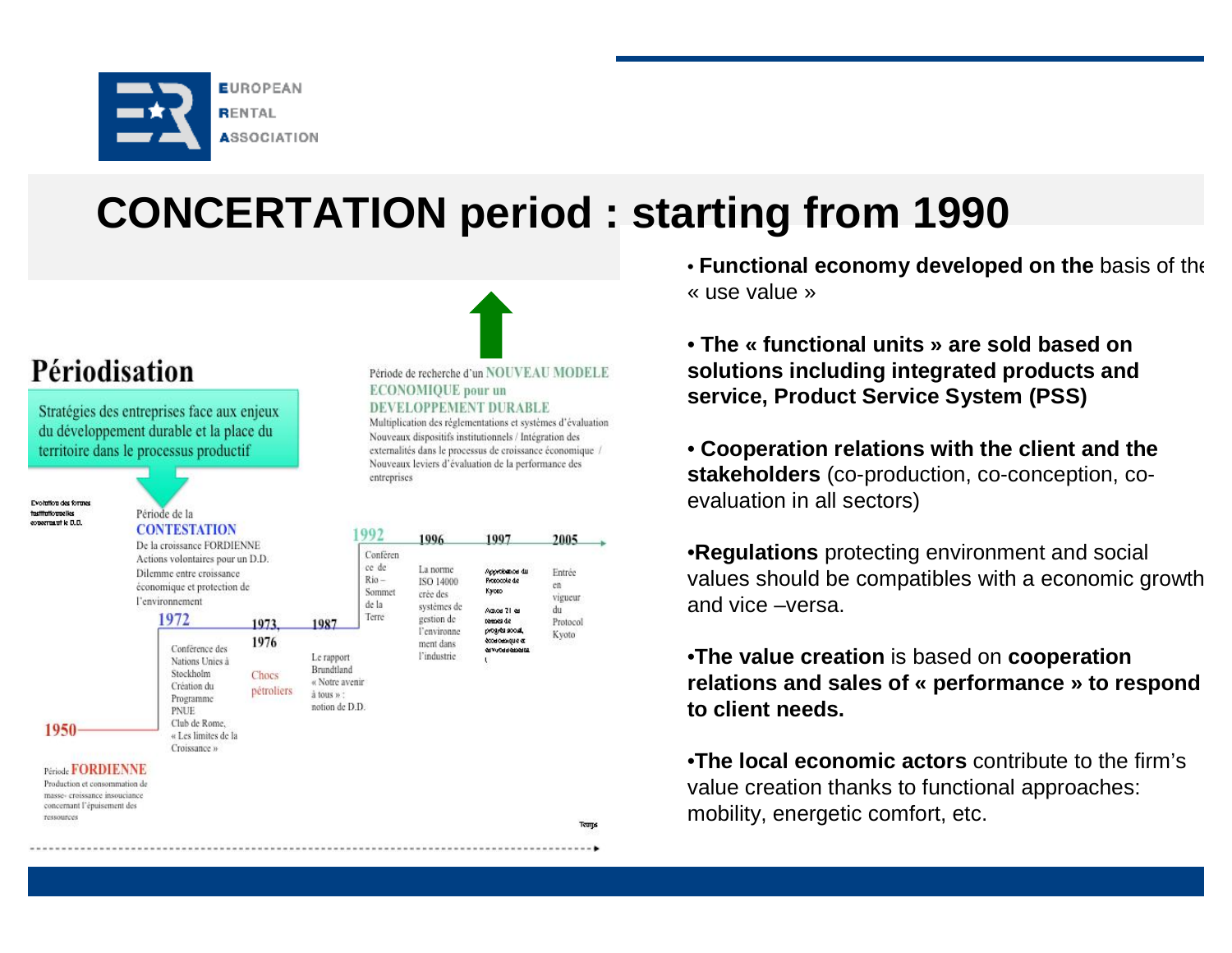

# **Functionnal Economy Definition**

*The functional economy implies the replacement of the sale of a product with the sale of its usage, its function. The ownership and the maintenance of the products supporting this sold service stays with the provider. (Dominique Bourg, Lausanne, 2009)*

« A functional economy is one that optimizes the use (or function) of goods and services and thus the management of existing wealth (goods. knowledge, and nature). The economic objective of the functional economy is to create the highest possible use value for the longest possible time while consuming as few material resources and energy as possible. This func-tional economy is therefore considerably more sustainable, or dematerialized, than the present economy, which is focused on production and related material flows as its principal means to create wealth. » (1986, Stahel, W. and Giarini, O. « 'Hidden innovation' in: Science & Public Policy, London, vol 13 no 4, The hidden wealth)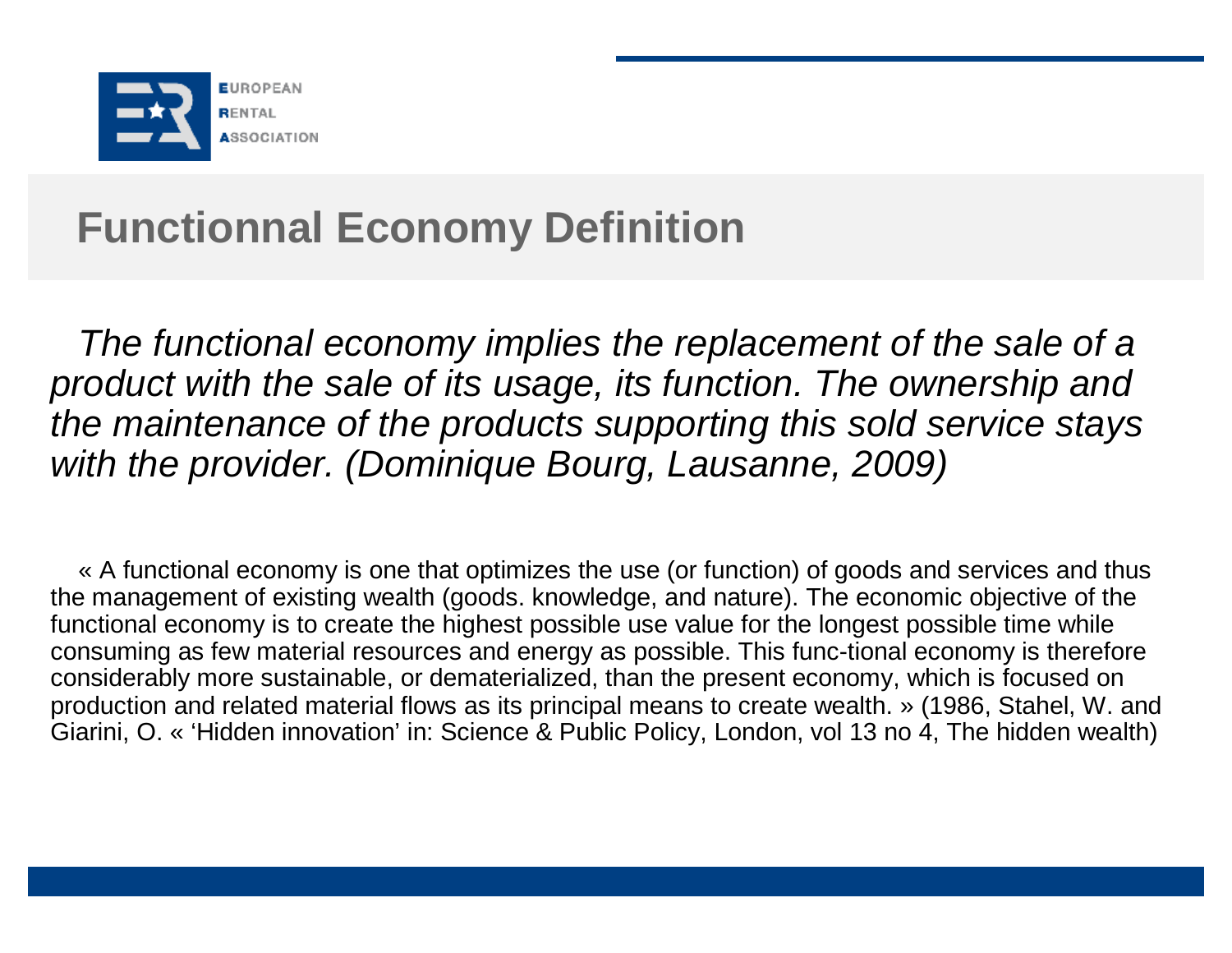

# **Functional economy' terminology**

Service economy (Stahel & Giarini, 1989) : "selling services rather than products"

Eco-efficient servicies (Meijkamp, 1994, European research project): "All sorts of commercial offers aiming at meeting customers' needs by selling the the use of product rather than just providing the product"

Servicizing phenomenon" (U.S. Environmental Protection Agency, White, Stoughton and Feng, 1999) : "extension of the producers responsibilities"

PSS (Goedkoop, 1999; Hockets, 1999; Manzini & Vezzoli, 2002 – United Nation Environment Programme): "a marketable set of products and services capable of jointly fulfilling a user's need"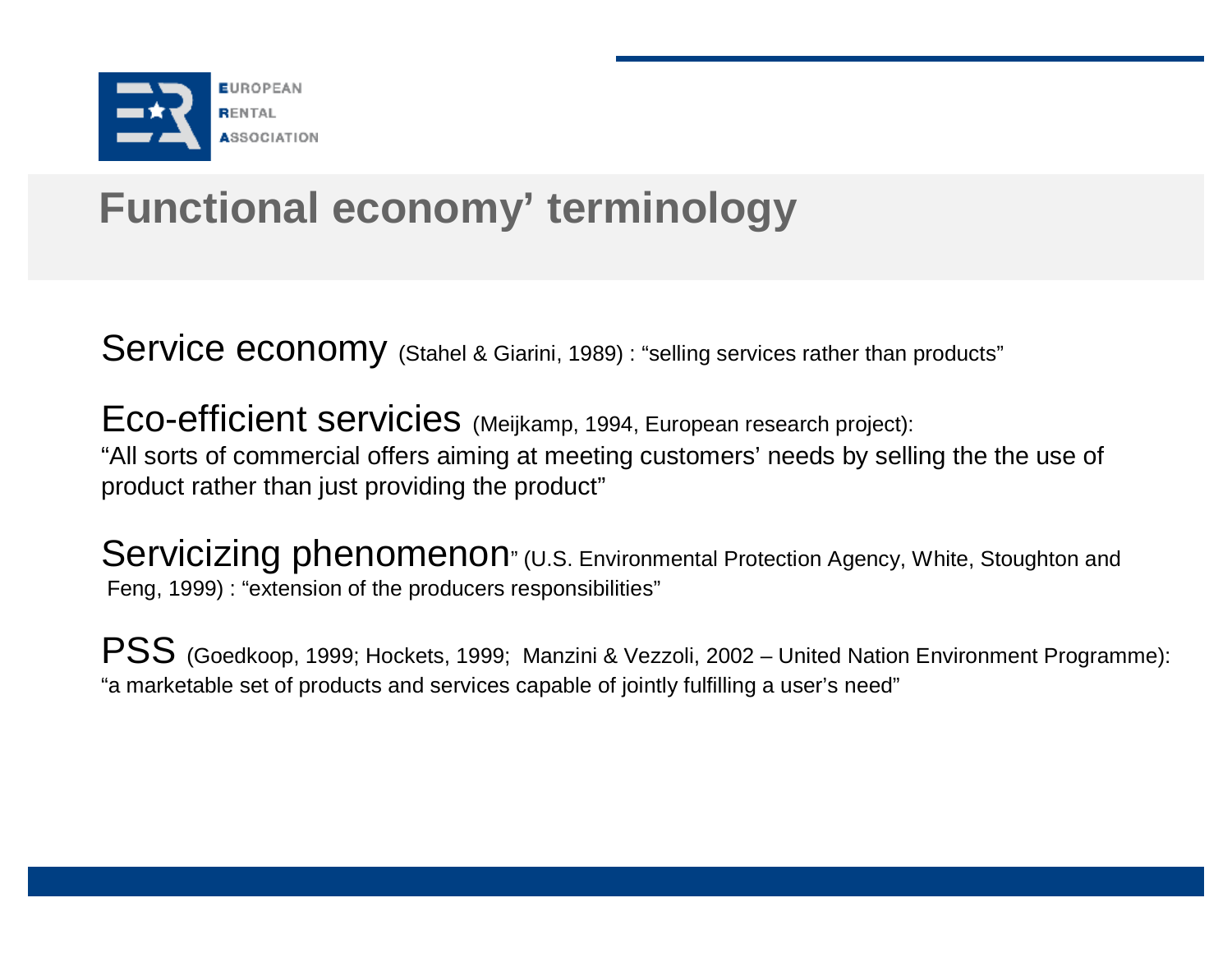

# **Product Service System (PSS)**

#### Product oriented PSS : Services providing added value to the product sold while consumer keeps the ownership: financing, insuring, maintenance, repair, training

### Use

### oriented PSS : Services

providing "enabling platforms": access to tools that will allow the customer to obtain the desired result like ready-to-use workplace, laundry services, car sharing. Sharing goods and tools can reduce manufactured products while meeting the needs of a given population

### **Servicizing**

# Result

#### oriented PSS :

Integrated solution (a mix of integrated services) that implies that the supplier bears the ownership and sells a result : "AMG solar heat service" providing hot water

### Functional sales

### **Traditional** selling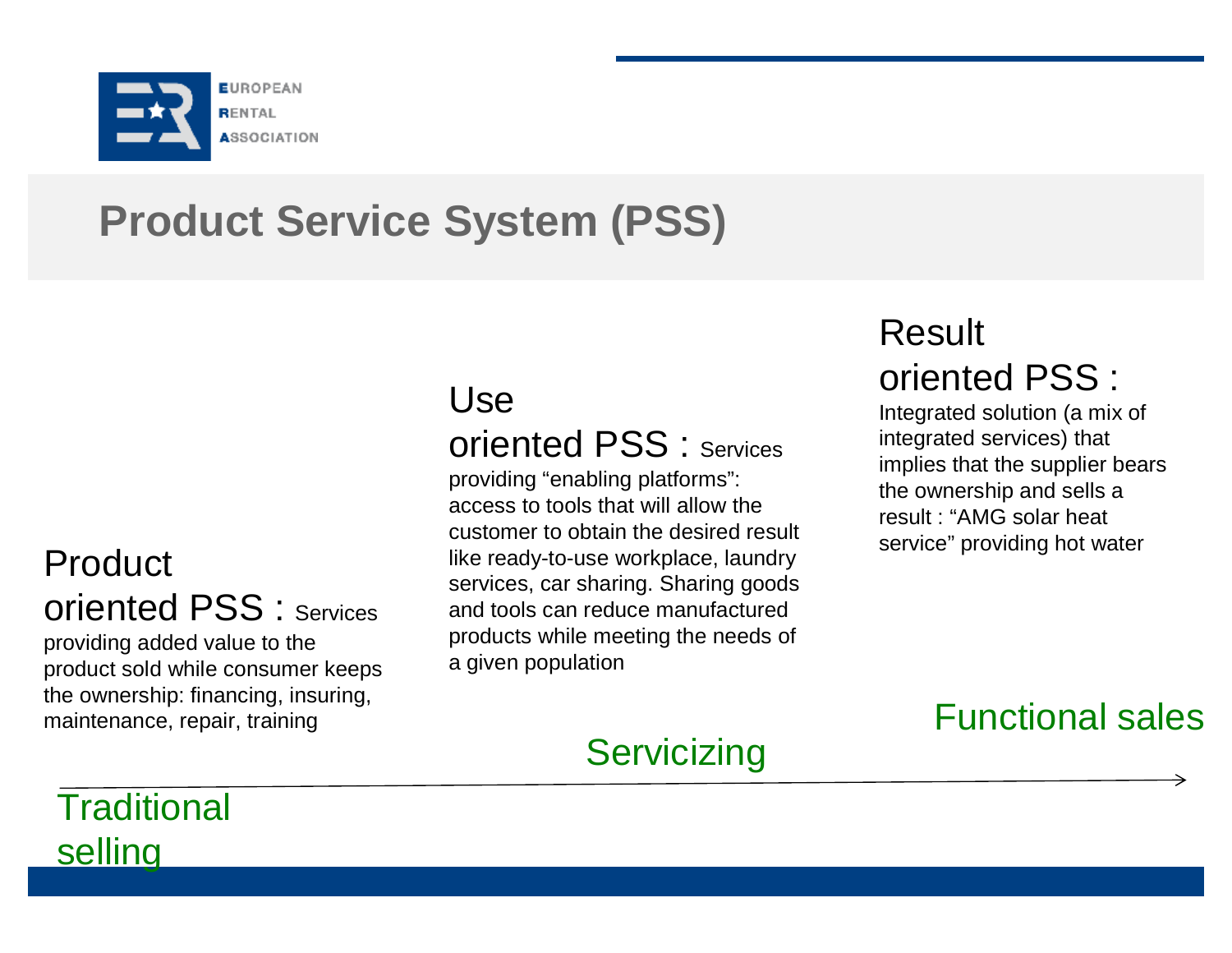

# **Functional Economy: value creation and sustainability**

## **Value creation**

**SALE of the FUNCTION (use) and not of the PRODUCT/EQUIPMENT PROPERTY stays with the SELLER,** is not transferred to the client **BETTER CLIENT RELATION** capitalization on client's satisfaction and trust

# **Sustainability**

**NEW ADDED VALUE is sold** (solutions to respond to functional needs of the client) **DISTINCT PROFIT** from sale of product, intensification of use and reduction of solid waste **PRODUCTION of BEST PRODUCTS** to reach the best use/life cycle (including re-use and recycle) **NETWORKS and FIELD SUPPORT** for maximizing the use of each product together with integrated services.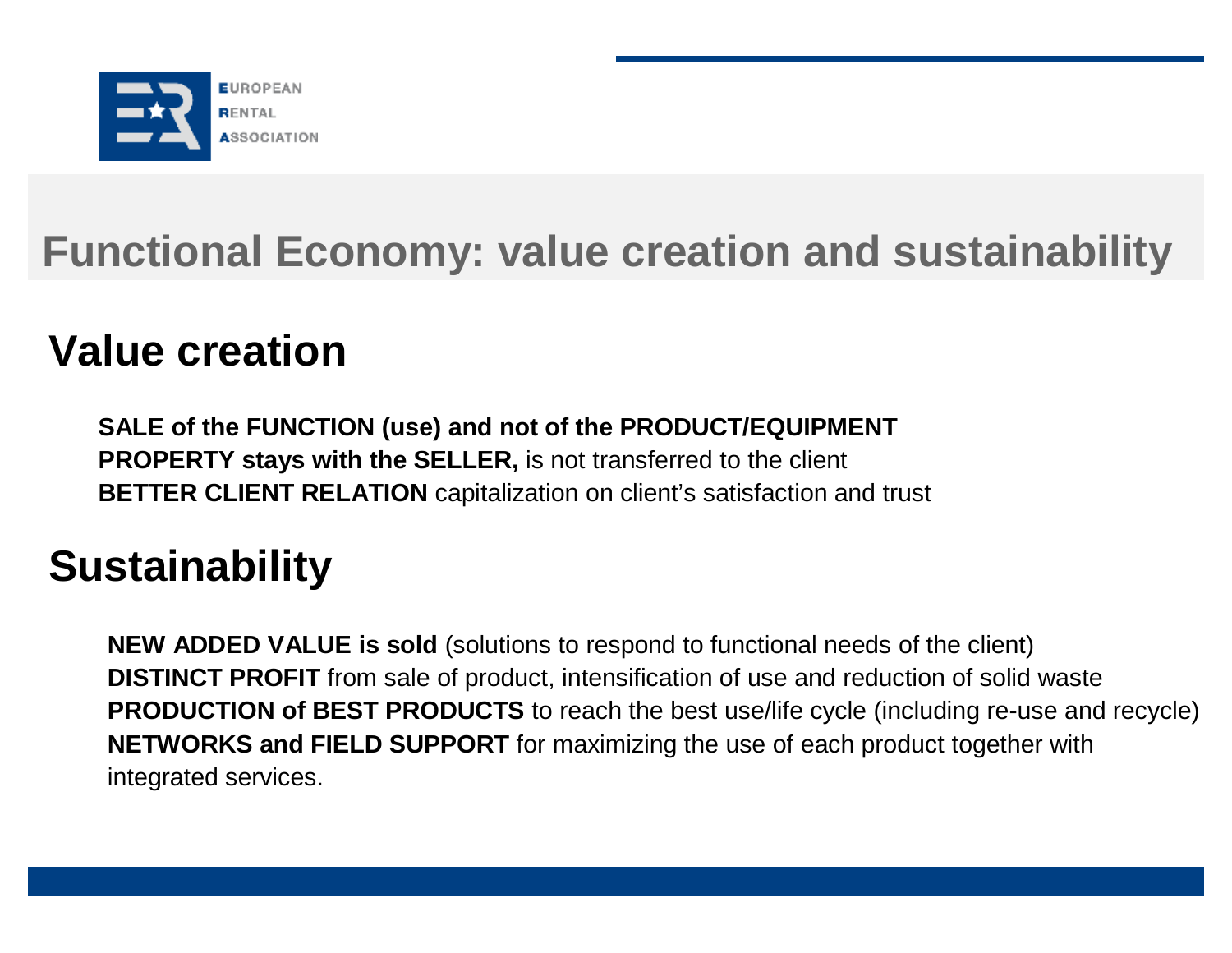

# **Functional Economy EXAMPLES: XEROX**

#### **Equipment leasing and rental services** with a payment by "copy unit"

- Eco-innovation of the equipment  $\rightarrow$  reduced number of components which are
- 90% reproduced/repaired
- 97% recycled (re-usage, renovation, recycling...)

#### **Results between 1990 and 1999 :**

- 80% reduction of "end of cycle" equipments
- 88% reduction of annual pollution emissions
- Cost Reduction through operational improvements (in production, electronic storage, transport processes, etc.)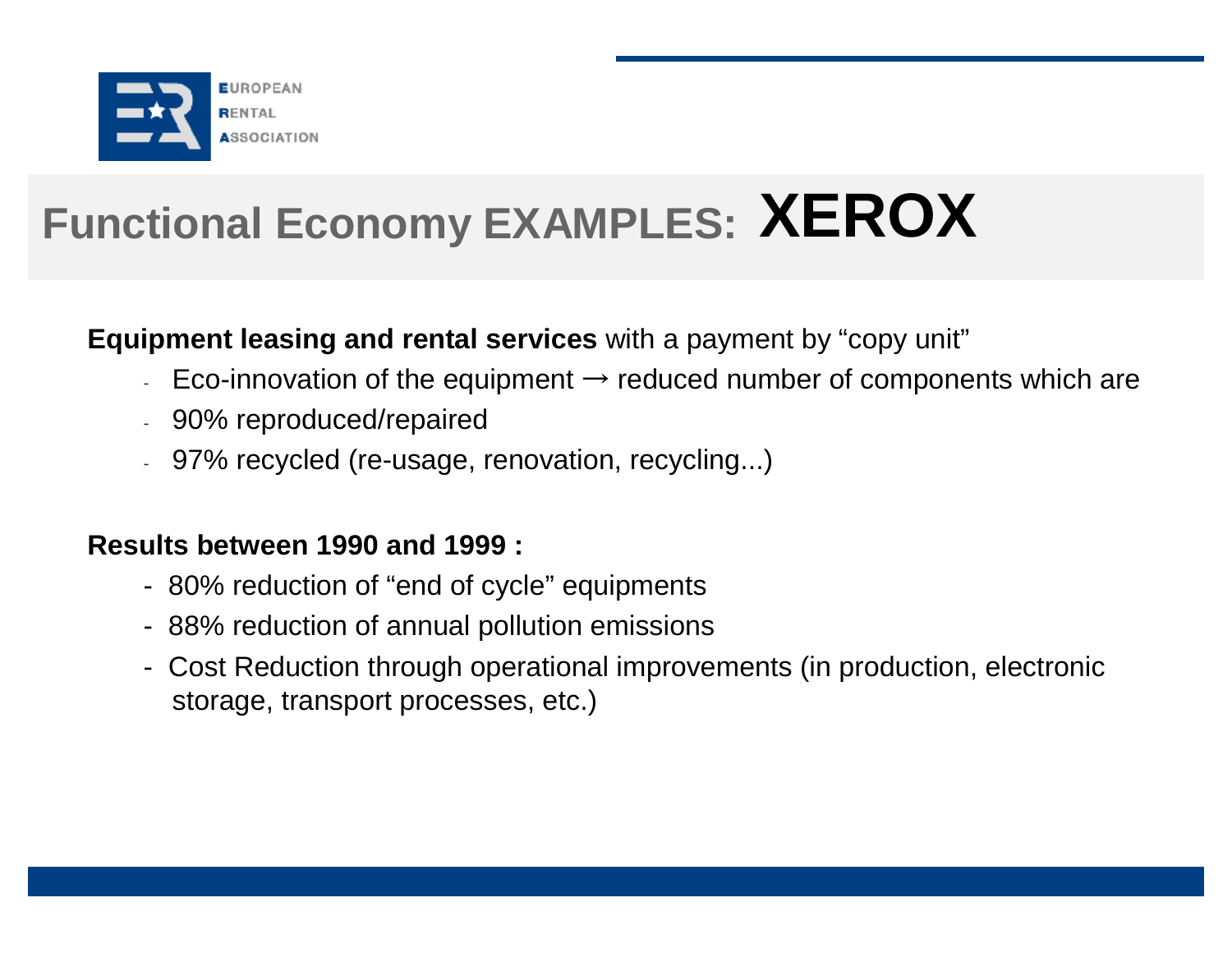

# **Functional Economy EXAMPLES: Michelin**

#### **MFS - Michelin Fleet Solution**

An integrated service proposed to large fleets pt transport vehicles, evaluated on km. Cost Unit

- For a fleet of 2520 vehicles, the number of tires used is 37200 instead of 41248
- 5 to 6 % reduction of the fuel consumption (the case of the « Energy » and « X-One »)
- 36% costs reduction through operational improvements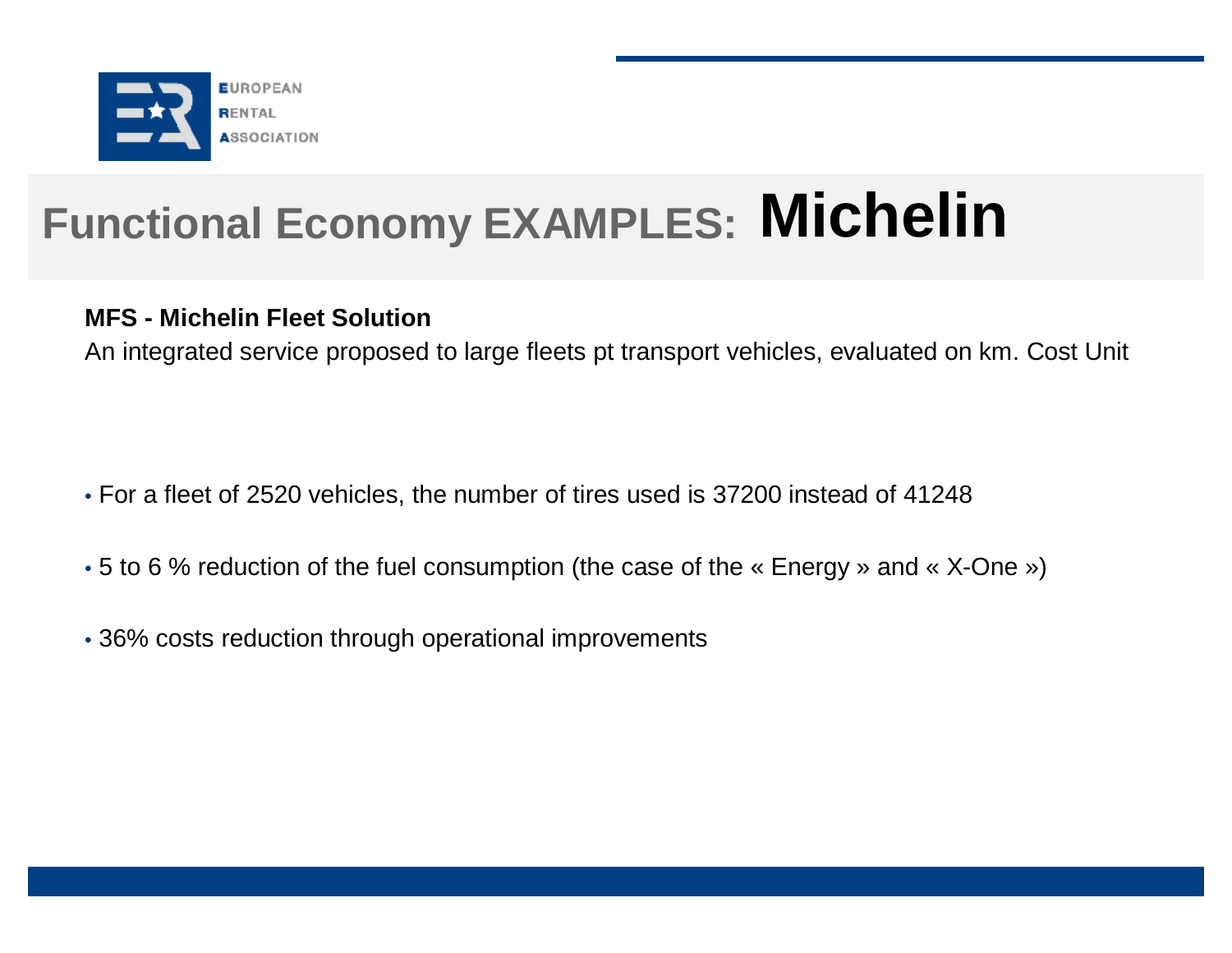

# **Functional Economy criteria**

- The value creation is based on use (function) and not on the product
- The profit depends on the number of functional units of sold and delivered services (for example: driven distance in Km. and not tires)
- -The product, as support for the function remains in the ownership of the supplier during the all life cycle of the product.
- The aim is both economical and environmental (without a legal constraint)
- Decoupling between the value creation and resource consumption
- The question is how to sell less material volume while creating the maximum of value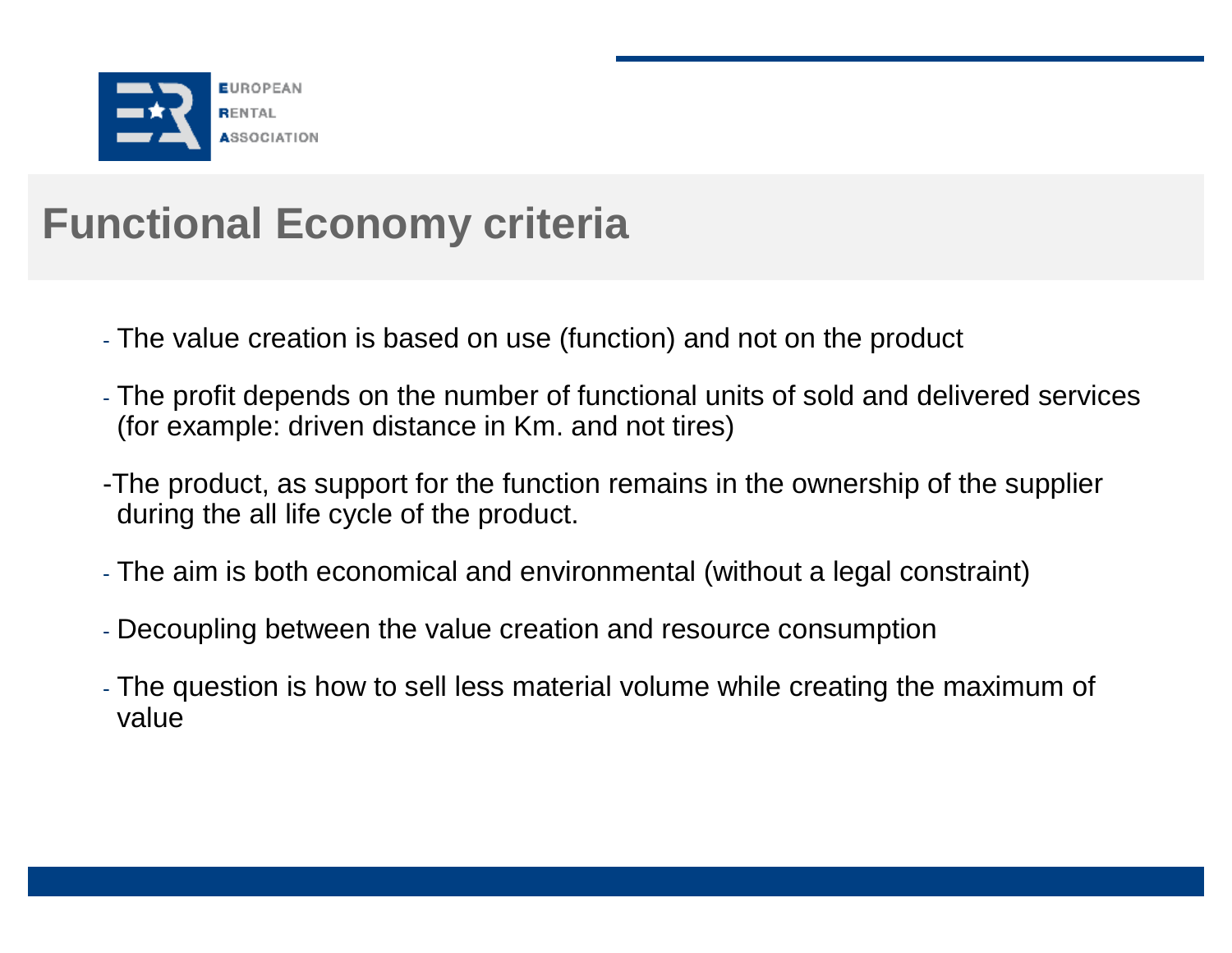

## **Trends and implications of the Functional Economy**

- The change in the market approach for the respective products and services : the offer consists of contracted services rather than traditional sales
- A radical change in the internal organization of the companies
- The importance of the relation with other actors of the market

• A different approach in innovation strategy towards a reduction in costs per functional units (with positive impact on material resource consumption) rather than following to maximize the products sales.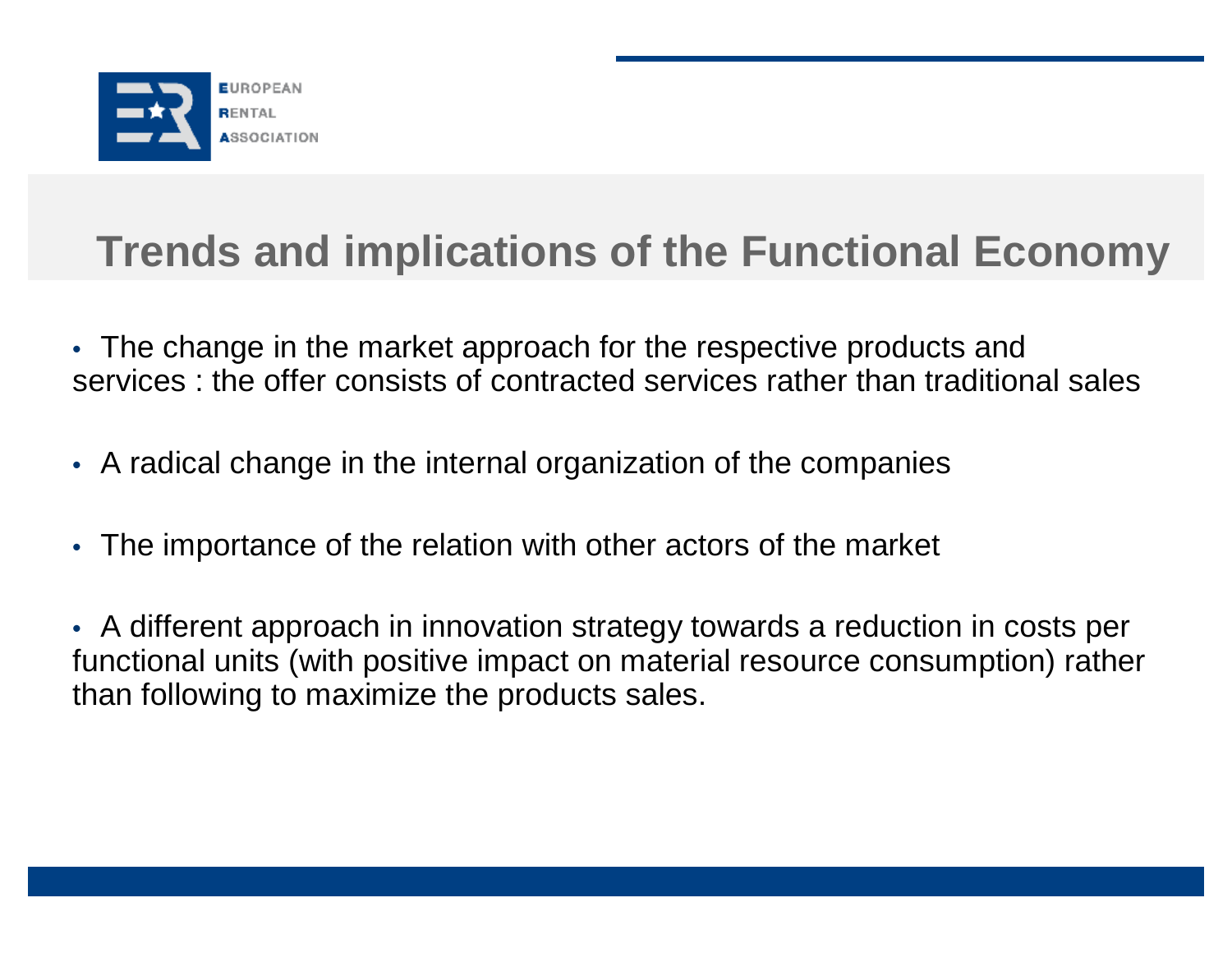

# **Challenges and opportunities for rental firms**

« A company's first duty is to its shareholders. Other stakeholders come further down the line, be they employees, sub-contractors, clients or charitable organizations » **(FIEC, 2008, John Goodall)**

**Benefit** from other sector's growth in developing functional solutions to respond to a more complex demand

**Capitalize** on the positive effects of rental sectors and become pioneers of the functional economy model (with positives externalities)

**Contribute** to the consensus between stakeholders, as actors of **the local sustainable development**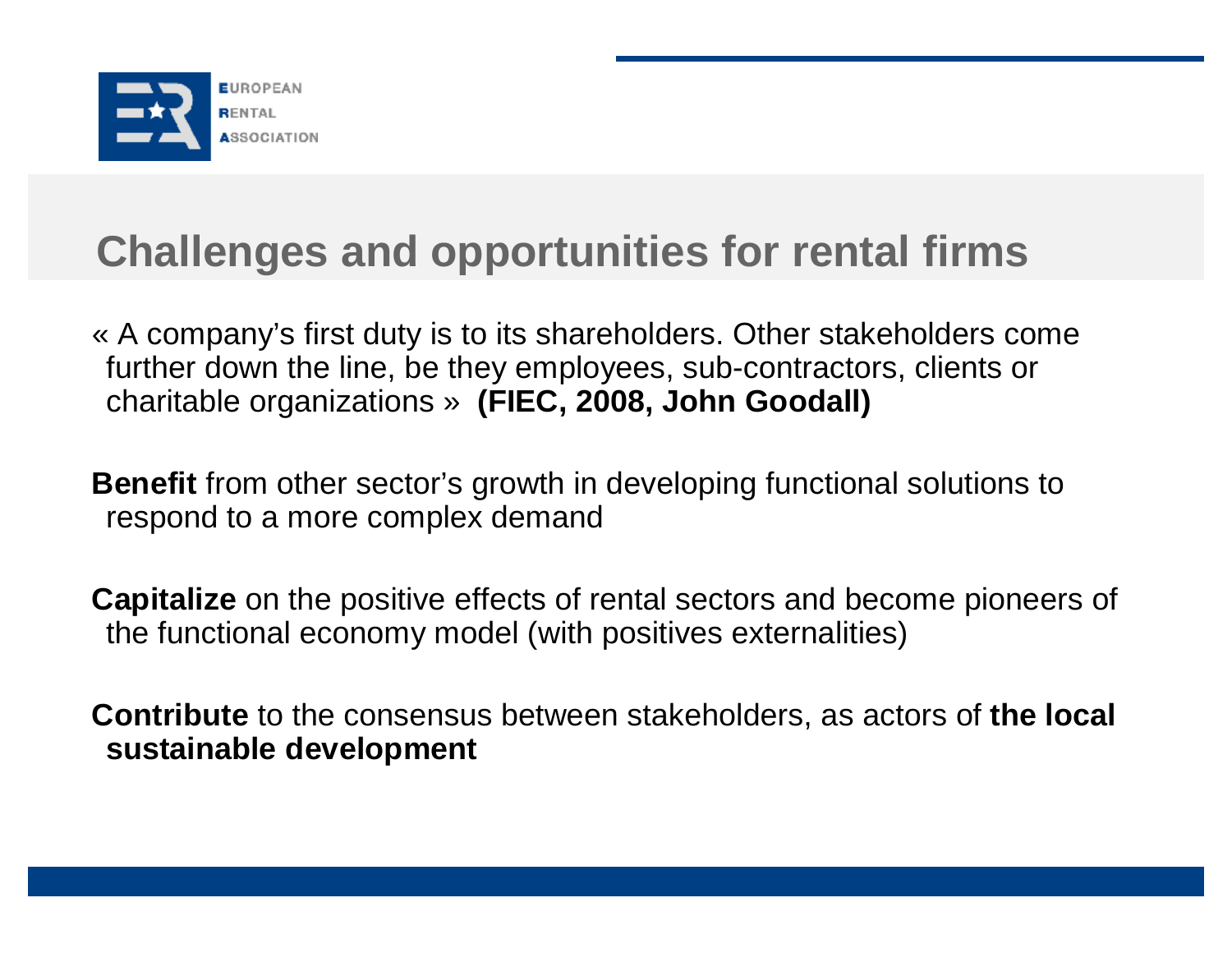

# **Conclusion**

# **Rental is sustainable**

#### **from the point of view of the Functional Economy**

# **Rental is essential**

**for the functional economy**

**Capitalize on YOUR company's potential for sustainable growth**